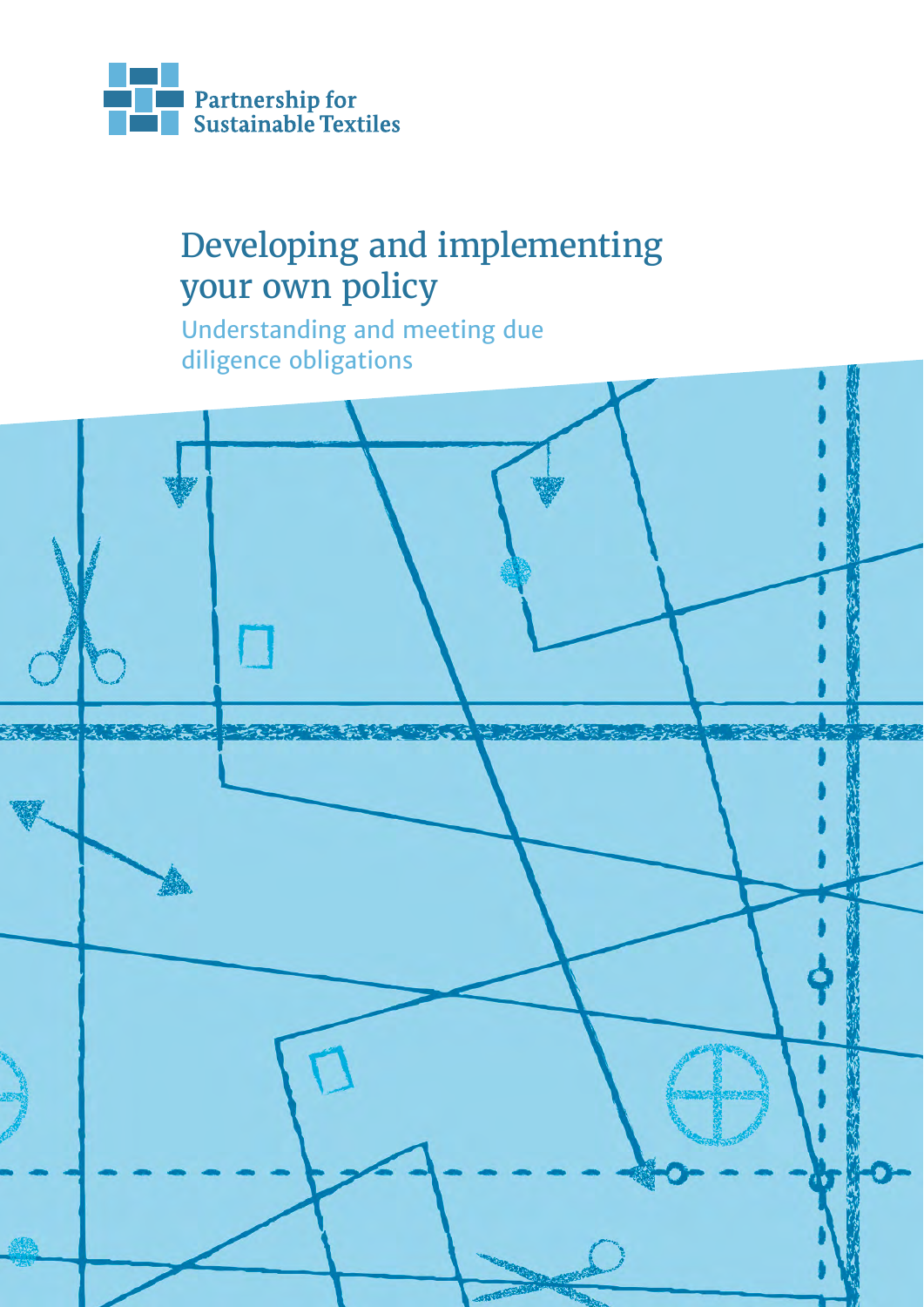# Preface

| $\mathbf{1}$  | <b>Introduction</b>                            | 4  |
|---------------|------------------------------------------------|----|
| 1.1           | What is a policy?                              | 5  |
| 1.2           | What is the purpose of having your own policy? | 5  |
| $\mathcal{P}$ | <b>Assistance for companies</b>                | 6  |
| 2.1           | Developing your own policy                     | 6  |
| 2.2           | Policies. Examples                             | 8  |
| 2.2.1         | Policies for suppliers and business partners   | 10 |
| 2.2.2         | Policies for various addressees                | 12 |
| 2.3           | Implementing the policy in your organisation   | 14 |
| 2.3.1         | Embedding policies in processes. Examples      | 15 |
| 2.3.2         | Verifying implementation. Examples             | 17 |
|               | Annex: Elements of a code of conduct           | 17 |
|               | <b>Footnotes</b>                               | 19 |



By committing to abide by and implement basic social, environmental and compliance standards, your organisation communicates goals and expectations not only to its employees but also to business partners and producers. At the same time, your organisation undertakes to implement specific targets aimed at improving sustainability in its own operations and in the supply chain. This guideline provides step-by-step guidance on how you can develop and implement such a commitment by your organisation in the form of a policy. Various real-life examples illustrate the approaches you can take.

# **Contents**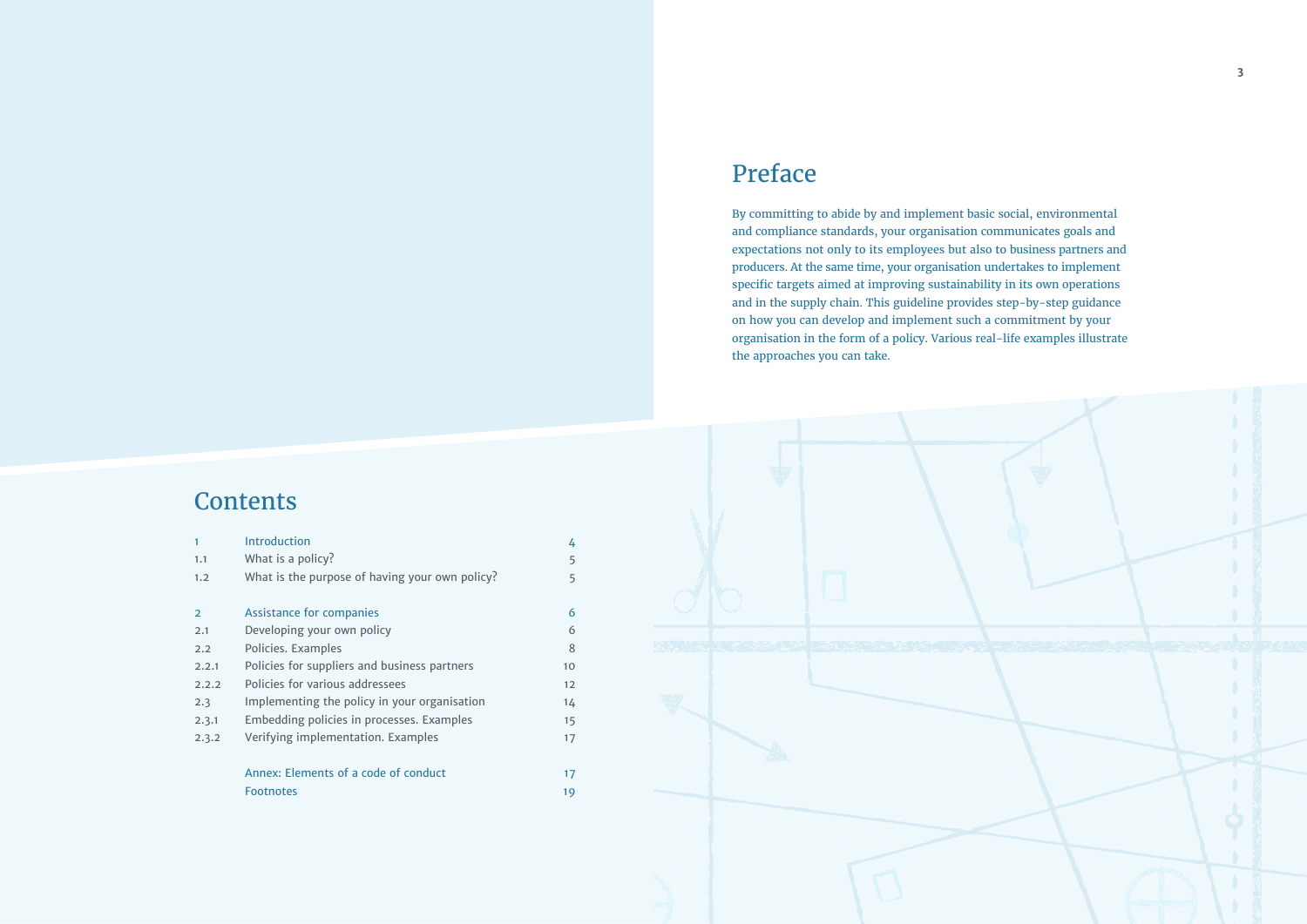# <span id="page-2-0"></span>1 Introduction

From 2018 on, brands, retail companies, producers and the German Federal Government are called upon to observe and implement specific social and environmental standards by adopting a range of mandatory targets:

- All business partners and producers must be required to comply with the Partnership's social goals. This can be achieved, for example, in the form of a code of conduct or as an integral part of the contractual terms and conditions (2018).
- A written undertaking on new wool must be published that also includes a position against mulesing (2018).
- The Partnership's MRSL or a recognised alternative including accompanying information must be communicated to all business partners and producers for implementation and inclusion in the supply chain (2018).
- A wastewater standard also must be communicated to all business partners and producers (2019). <sup>1</sup>
- your organisation undertakes to meet fundamental social, environmental and compliance standards.
- your organisation communicates targets and expectations both internally and to the supply chain.
- your organisation commits itself to implementing these targets.

In addition, it is recommended that brands, retailers, producers and the German Federal Government ban unauthorised subcontracting by business partners and producers.

This guideline provides starting points to help developing and implementing a responsible corporate management policy in your organisation and address the specific requirements described here.

# 1.1 What is a policy?

Through a policy

- raise awareness within your own organisation about human rights, social and environmental standards and social and environmental risk management;
- demonstrate to external stakeholders that your organisation is taking its responsibility to comply with international standards and requirements seriously;
- sensitise your management and executive board to the issues mentioned;
- clearly identify the next steps for implementing and embedding human rights due diligence processes in your company.

Depending on the organisation, such a commitment can be made in the form of a statement, a voluntary agreement, a code of conduct, a guideline or specific requirements. These diverse forms are summed up here under the generic term 'policy'. Irrespective of their form, the core of every policy consists in identifying superordinate, guiding and specific targets designed to guide actions to improve sustainability in your own operations and/or the supply chain.

# 1.2 What is the purpose of having your own policy?

Developing and publishing a responsible corporate management policy generally provides a good opportunity to



**FIGURE 1: ELEMENTS OF THE DUE DILIGENCE PROCESS**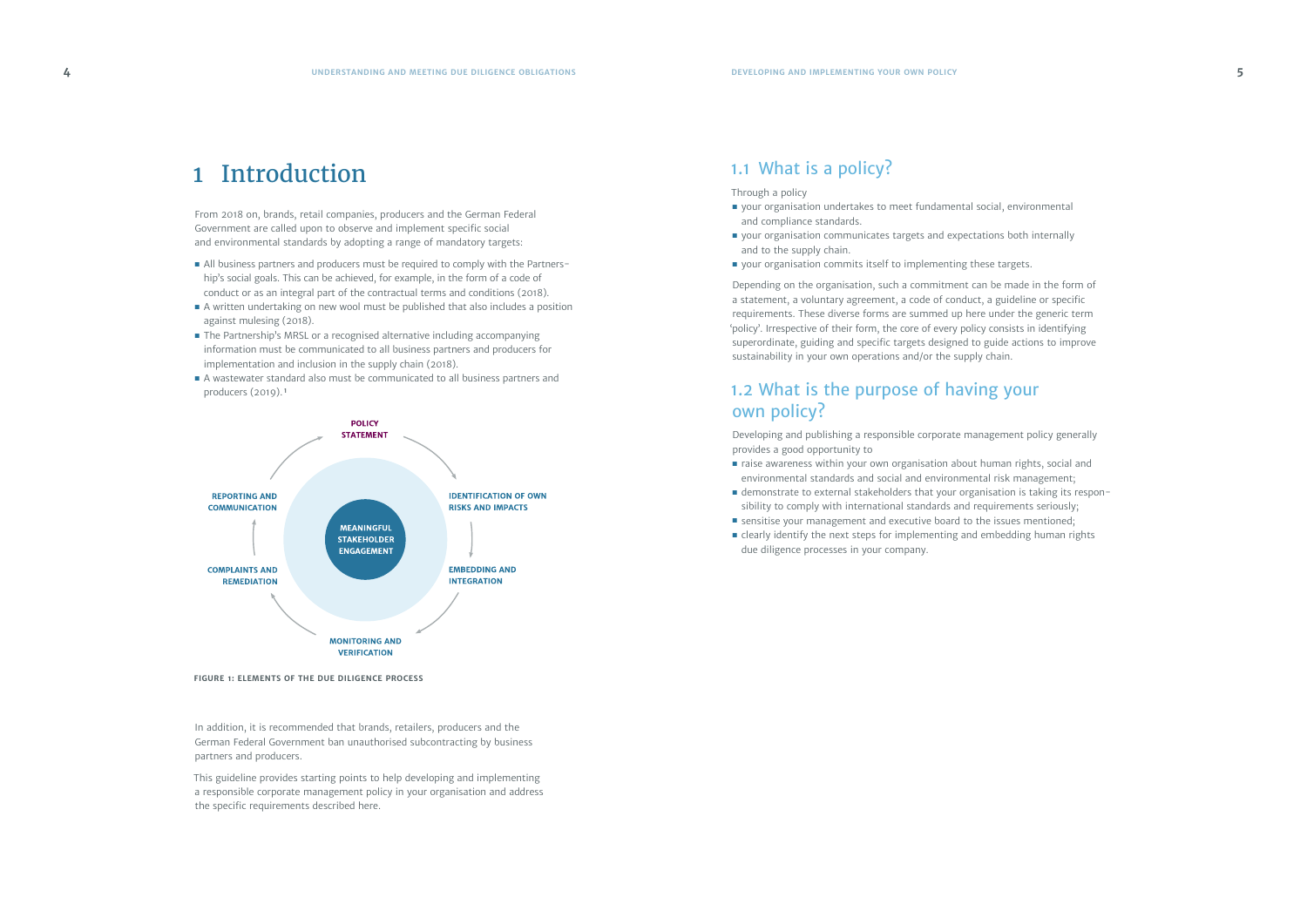The OECD Due Diligence Guidance for Responsible Supply Chains in the Garment and Footwear Sector also provides a good overview of the content of a company's own policy. It recommends that a policy should

- contain an voluntary agreement regarding your activities.
- cover all social, environmental and compliance topics that are addressed in the OECD Guidance.
- address in greater detail how your company intends to address certain sectorspecific risks (e.g. child labour, use of hazardous chemicals, employment of homeworkers) and to what standards your organisation is committed in these cases.
- contain an commitment to implement due diligence processes aimed at managing the most important risks in your own enterprise and in the supply chain.
- oblige your organisation to involve (affected) stakeholders in the context of due diligence processes.
- in the case of brands, retailers or other purchasers: include an commitment on responsible procurement practices in order to prevent negative impacts from your own procurement processes.

- define expectations on business partners and producers all along the supply chain, including licensees, intermediaries, subcontractors, etc.
- set conditions for outsourcing to homeworkers and the use of manual labour if this is relevant to your organisation's business model.
- formulate expectations as to how subcontractors are to be involved resp. define in what cases it is (not) permitted to subcontract work to third parties. <sup>8</sup>
- describe how complaints about your business activity and the activities of business partners and producers can be directed to your organisation and demonstrate how these will subsequently be addressed.<sup>9</sup>

If the policy imposes requirements on the supply chain, it should

As a general principle, please bear in mind: The goals and contents of your policy should be determined in accordance with your organisation's specific business model and the associated risks and potential impacts. In practice, also the structure and design of a policy often take different forms as well. We have compiled the most important elements of a policy for business partners and producers for you in the annex. These elements provide a good overview of the components that typically make up a code of conduct for partners in the supply chain. Additional publications and sources that help you develop the policy can be found [here](https://portal.textilbuendnis.com/groups/werkzeuge-und-hilfestellungen/files/folders/59d20e1d7a53d421030000a7).

# <span id="page-3-0"></span>2 Assistance for companies

In the following you will find starting points from which you may be able to develop and implement a policy for your organisation. The first part will illustrate what to be mindful of when developing a policy based on three key questions. The second part contains examples of policies of other companies for illustration. The third part describes how you can anchor the policy in your own processes.

# 2.1 Developing your own policy

### What format should the policy have?

First, a suitable format for your policy is to be selected. You should take into account 1) to whom the policy should apply and 2) whether all requirements should be combined into a single policy or defined through various separate policies.

In some cases, organisations decide to combine the requirements applying to their employees, subsidiaries and the supply chain into a single policy. Examples include the Code of Ethics of H&M<sup>2</sup> and the Human Rights Policy of Marks and Spencer<sup>3</sup> Depending on the addressee or thematic focus, however, various separate policies may also apply in an organisation. Tchibo, for example, has set out social, environmental and compliance expectations for its own employees in its internal Code of Conduct <sup>4</sup>, but has defined requirements for the supply chain in its Social and Environmental Code of Conduct for Business Partners <sup>5</sup>.

### What content should the policy include?

The next step is to decide on the content to be included in the policy. You should ensure that the policy contains social, environmental and compliance standards that are relevant to your organisation and that it communicates corresponding expectations internally and externally. The ILO Core Labour Standards<sup>6</sup> and the Universal Declaration on Human Rights <sup>7</sup> may provide guidance when selecting the content. The Partnership's goals, which are also based on international standards and which your organisation has adopted when it joined the Partnership, are also a good guide. It is particularly important to take into account the goals that are binding from 2018. They require your organisation to cover specific themes and requirements in your own policy (see above).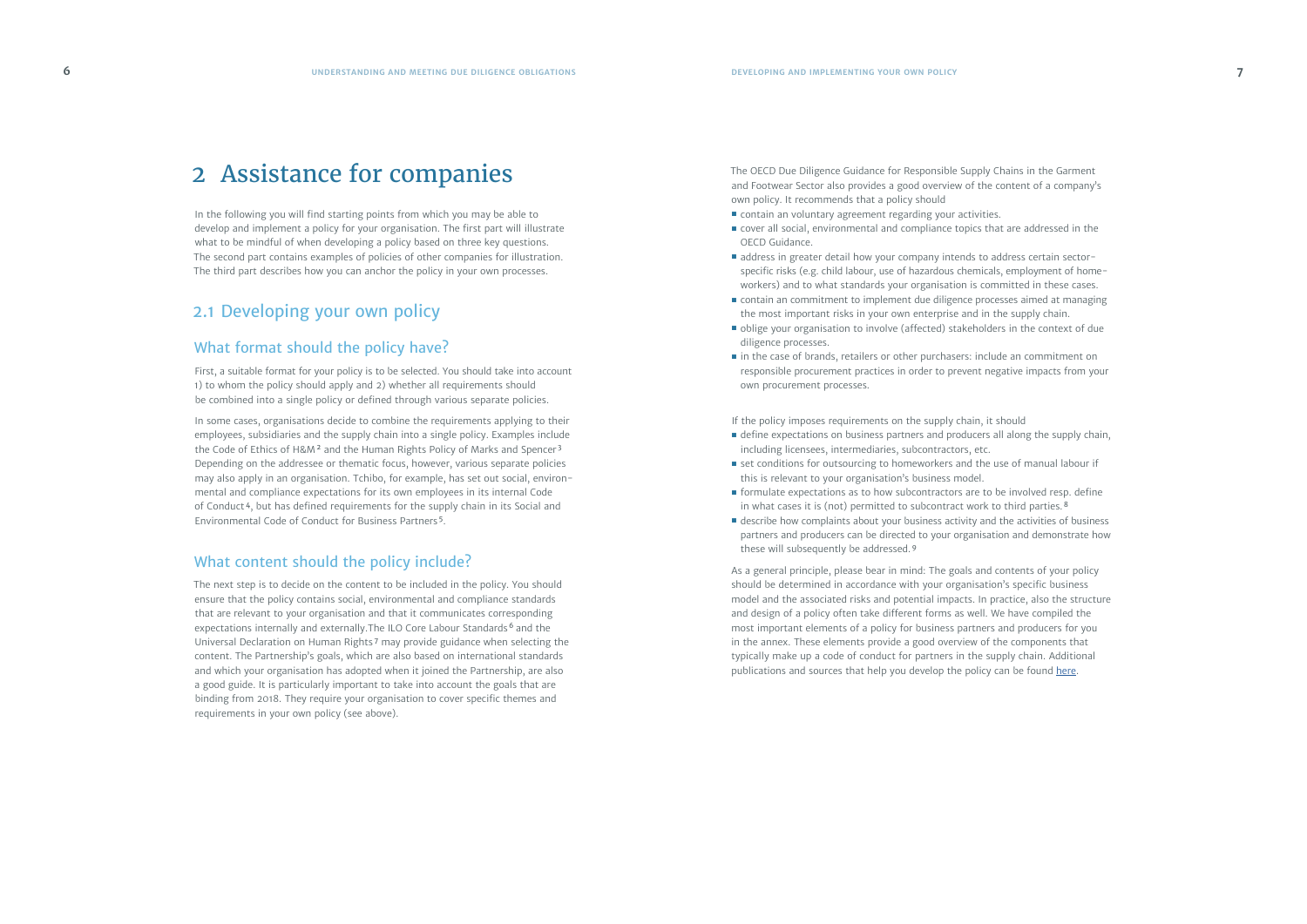### <span id="page-4-0"></span>Who should be involved in developing the policy?

#### **Requirement that suppliers respect human rights and introduce appropriate due diligence processes**

Adidas, Workplace Standards <sup>12</sup>

The adidas Group is committed to respecting human rights and will refrain from any activity, or entering into relations with any entity, which supports, solicits or encourages others to abuse human rights. The adidas Group expects our business partners to do the same, and where there is any perceived risk of a violation of human rights to duly notify us of this and of the steps being taken to avoid or mitigate such a breach and, where this is not possible, for the business partner to provide for the remediation of the adverse human rights impact where they have caused or contributed to this.«

#### **Scope of validity beyond tier 1 of the supply chain**

Patagonia, Supplier Workplace Code of Conduct <sup>13</sup>

Requirements in this Code apply to the whole supply chain, including subsuppliers, sub-contractors and farms. Standards equally apply to permanent, temporary, and agency workers, as well as piece-rate, salaried, hourly paid, legal young workers (minors), part time, night, and migrant workers.«

#### **Focus on suppliers' continuous improvement**

H&M, Sustainability Commitment H&M Business Partner <sup>14</sup>

H&M's requirements and expectations for these issues are explained in the Specifications section of this Commitment. For each issue there are two levels of sustainability performance; 'Fundamental — Refers to performance in line with internationally agreed standards, applicable UN and ILO Conven tions as well as national legislation, and where there is discrepancy between requirements the one that offers the greatest protection for workers, the environment and animal welfare shall apply. Compliance with fundamental requirements is expected of all H&M Business Partners. 'Aspirational — Refers to performance that goes beyond legal responsibility and international standards at Fundamental level to advance sustainable impacts of Business Partners' own operations, as well as contributing to addressing social and environmental concerns outside their own operations.«

In order for a policy to be accepted and unfold its effects within your organisation, it is important that all affected internal and external stakeholders pull together as one. The company management and other affected units (e.g. procurement, corporate development, communications) should therefore be involved early on when the policy is developed in order to jointly define the contents. Based on this, effective communication is another factor for a successful policy. A policy should be communicated to all affected parties – the company's employees, business partners and producers – and published on your own website.

### 2.2 Policies. Examples

In the following you will find selected excerpts of policies relating to various aspects of sustainable supply chain management which you can use to guide the drafting of your own documents. The first part contains examples that apply exclusively to suppliers and business partners. The second part lists examples that are directed at various readers.

#### 2.2.1 Policies for suppliers and business partners

#### **Combination of social, environmental and compliance themes**

C&A, Code of Conduct for the Supply of Merchandise<sup>10</sup>

The Code of Conduct for the Supply of Merchandise ('the Code of Conduct') describes what C&A expects from suppliers regarding legal compliance, labour practices, environmental performance, and anti-corruption.«

#### **Guideline on subcontracting**

Patagonia, Supplier Workplace Code of Conduct <sup>11</sup>

XIV. SUBCONTRACTING: Patagonia does not permit subcontracting without our prior written approval. All salesman-sample and bulk production orders must be placed within facilities that have been pre-approved by Patagonia, without exception. Direct suppliers are required to continuously monitor approved subcontractors and sub-suppliers for social and environmental responsibility using standards that meet or exceed our Code and Benchmarks.«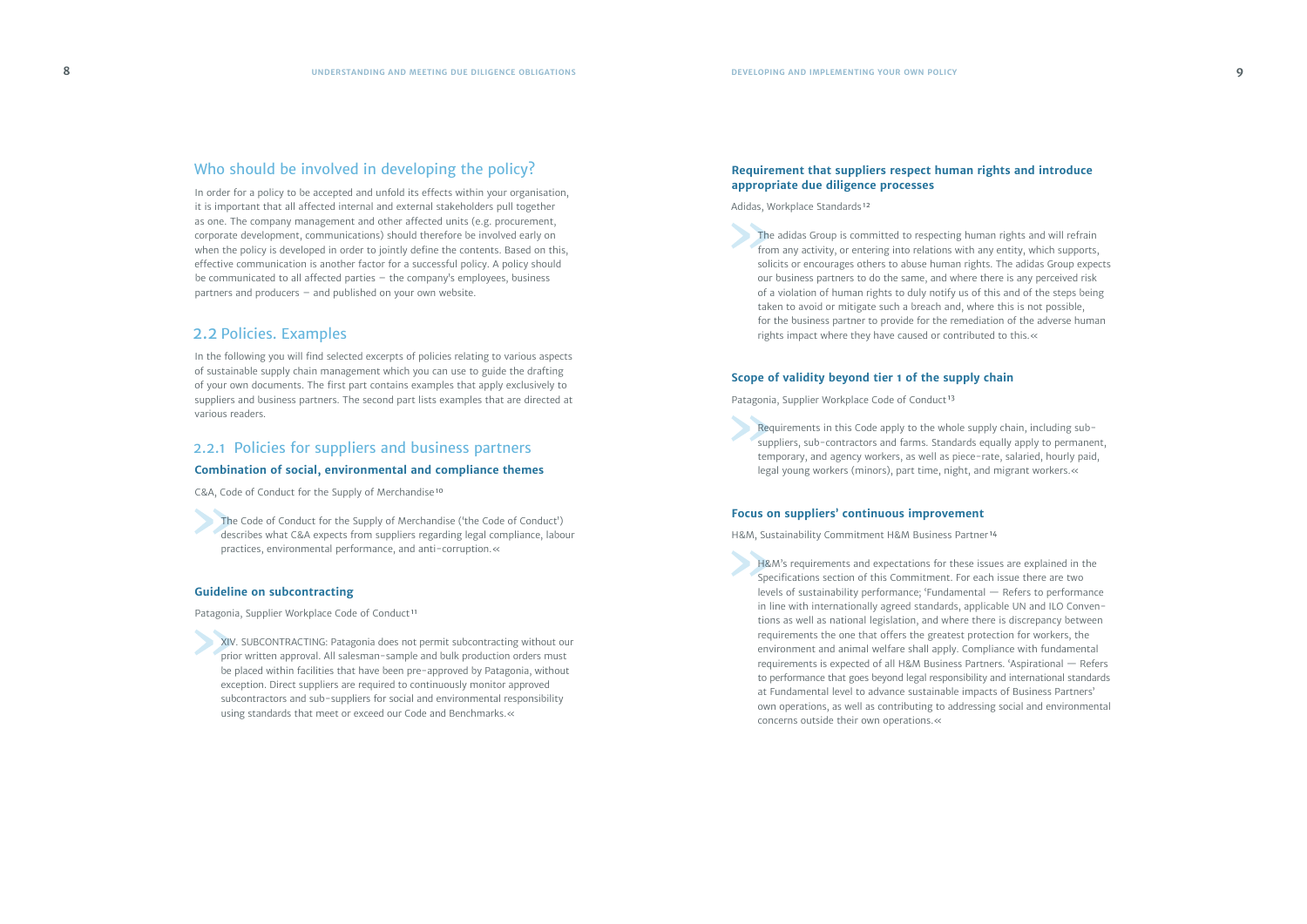#### <span id="page-5-0"></span>**Reference to grievance mechanism to report purchaser's irresponsible business practices**

Hanesbrands, Global Standards for Suppliers <sup>15</sup>

Hanesbrands strongly encourages any supplier who feels pressured to violate the law or Hanesbrands' Global Standards for Suppliers by a Hanesbrands employee or another supplier to contact Hanesbrands' Business Practices Office immediately. Call the Hanesbrands Resource line at +1-888-303-7522 or e-mail [Business.Practices@hanesbrands.com](mailto:Business.Practices%40hanesbrands.com?subject=).«

#### **Dealing with specific social or environmental risks**

The standards are divided into three parts reflecting the employment cycle of a worker:

ASOS, Child Labour, Remediation and Young Worker Policy<sup>16</sup>

1.1. This Policy is intended to help all organisations that are involved in the manufacture or supply of goods to ASOS, collectively known as Suppliers, understand the steps they need to take to protect Children and to ensure compliance with the International Labour Organisation's Conventions 138 and 182 relating to Child Labour. ASOS' Suppliers are responsible for the implementation of this policy.«

Patagonia, Migrant workers employment standards and implementation guidance<sup>17</sup>

John Lewis recognises that the lack of visibility in the supply chain and their irregular employment status, makes homeworkers a vulnerable group. They often face conditions that fall below minimum standards laid down by international and national legislation. This normally translates into irregular work, low pay, and often unsafe working practices. We believe that the first step towards reducing the vulnerability of these workers is to acknowledge their presence in our supply chain and being open and positive towards home working.«

Marks & Spencer, Environmental and Chemical Policy for Textile Processing<sup>19</sup>

In addition to an MRSL, the policy also describes the implementation approach and responsibilities for implementation and contains templates for drafting inventories.«

Before Employment – standards that should be met before and during the recruitment process and before a worker arrives at the Supplier's facility During Employment – standards that should be met throughout the duration of the worker's employment at the Supplier's facility

After Employment – standards that should be met after the worker's employment ends.«

John Lewis, Homeworker Policy<sup>18</sup>

We know that the ethical standards as expressed in local regulations vary from country to country. If the regulations contained herein or international law and conventions differ from local regulations, the stricter regulation shall apply.«

## 2.2.2 Policies for various addressees

#### **Scope of application of the policy and linkage with codes of conduct**

Coca-Cola, Human Rights Policy <sup>20</sup>

 The Human Rights Policy applies to Coca-Cola HBC, the entities that it owns, the entities in which it holds a majority interest, and the facilities that it manages. The Company is committed to upholding the principles in this Policy. Our Supplier Guiding Principles apply to our suppliers and are aligned with the expectations and commitments of this Policy.«

#### **Focus on sector-specific risks and implementation in the company**

H&M, Human Rights Policy <sup>21</sup>

Due to the nature of our business we are focusing our efforts on human rights related to labour conditions. We also focus on women's rights and the right to water, as these are areas of specific importance to our industry. H&M does, however, recognise that other human rights may become greater priorities over time and we will regularly review our focus areas. (...) Our commitment to operating with respect for human rights is reflected in company policies and procedures. In order to integrate human rights considerations into the management of our business, human rights due diligence is part of our risk assessment for new production and sales markets. For existing production and sales markets, H&M will regularly evaluate human rights related risks and conduct human rights impact assessments on high-risk markets.«

#### **Dealing with legal conflicts**

Tchibo, Code of Conduct <sup>22</sup> (for its own employees)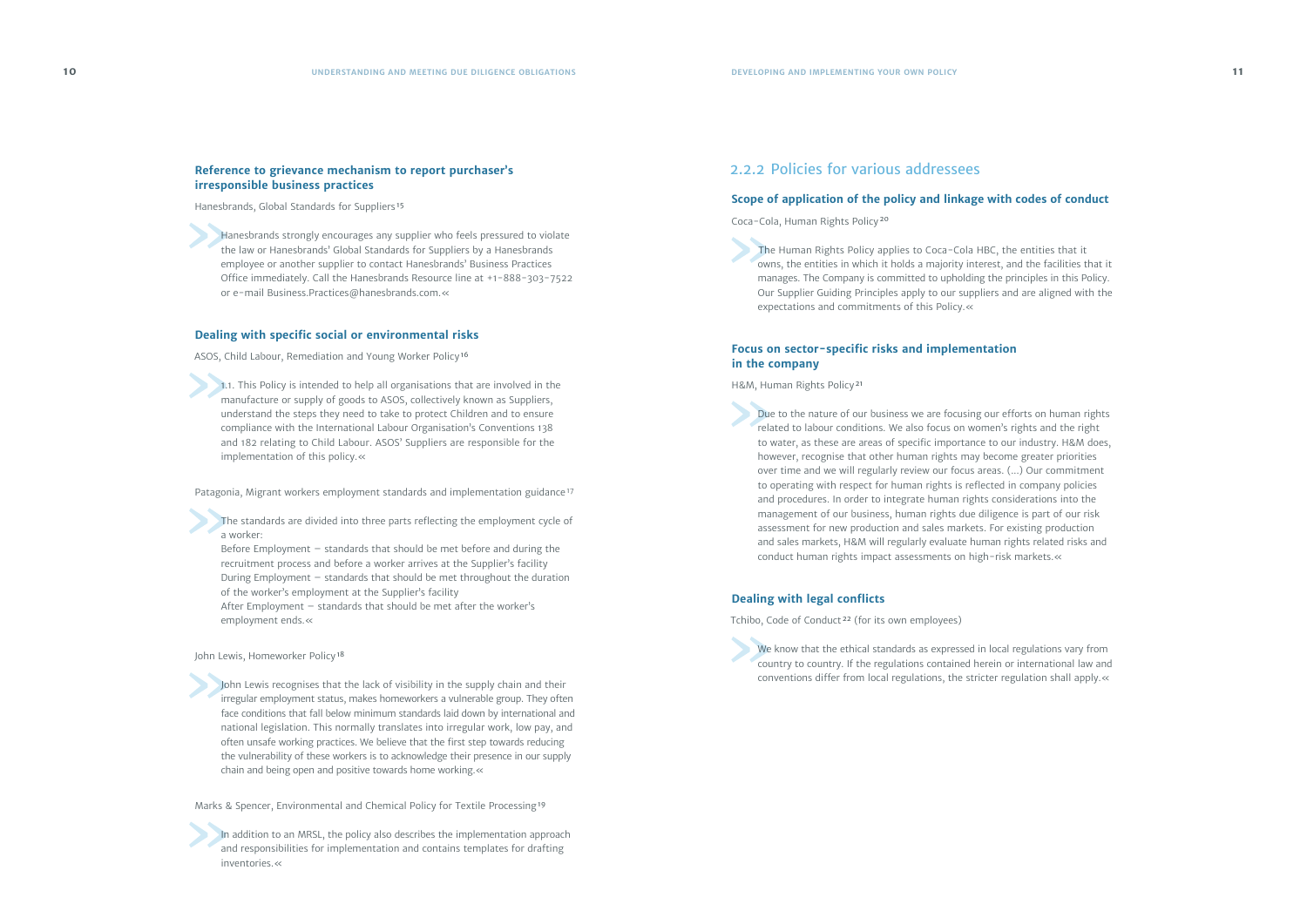- Many decisions are routine, but sometimes we might witness a situation where making the right decision may be difficult. To help you get it right, test, test and test again by taking a moment to ask yourself five simple questions:  $\blacksquare$  What am I being asked to do? – Find out exactly.
	- Is it legal? You don't have to be a legal expert, but you do have to know when to ask.
- $\blacksquare$  Is it consistent with the Group's commitment to integrity? Understand the difference between what the Group is entitled to do and what is actually right to do.
- Would my family and friends be happy about my choice? If not, it's probably the wrong thing to do and could be illegal or damaging to our reputation.
- What is my instinct telling me? If you are uncomfortable, seek advice.«

#### **Translation into simple language**

Adidas, Group Code of Conduct<sup>27</sup>

If you have concerns about any instance of malpractice, human rights abuses or discrimination, you have a responsibility to raise them through the confidential 'Speak Up' helpline at the earliest possible opportunity. See the Group 'Speak Up' Policy: Public Interest Disclosure for further information.«<sup>28</sup>

#### **Reference to grievance mechanisms**

Centrica, Group Human Rights Policy

#### <span id="page-6-0"></span>**Dealing with specific social or environmental risks and themes**

H&M, Harassment Policy <sup>23</sup>

It is H&M's policy to prohibit harassment in the workplace or in any work related setting. In short, H&M has a "zero tolerance" policy towards harassment.«

H&M, Animal Welfare Policy <sup>24</sup>

In addition to a general commitment to fundamental animal welfare principles, the policy addresses the following themes that are of relevance to the company:

- Animal hairs
- Wool
- Fur
- Exotic animal skin
- Animal testing

BizNGO, Model Chemicals Policy for Brands and Manufacturers <sup>25</sup>

Template that can be used for developing a company's own policy in the field of chemicals.

H&M, Material Ethics Policy <sup>26</sup>

In addition to a general commitment to fundamental social and environmental themes in raw materials procurement, the policy addresses the following themes that are of relevance to the company:

- Wood based products and other forest materials
- Man-made cellulosic fibres
- Bio-based materials and bioplastics
- Palm oil
- Silk
- Shell and pearl
- Other (e.g. a voluntary agreement not to use sandblasted jeans)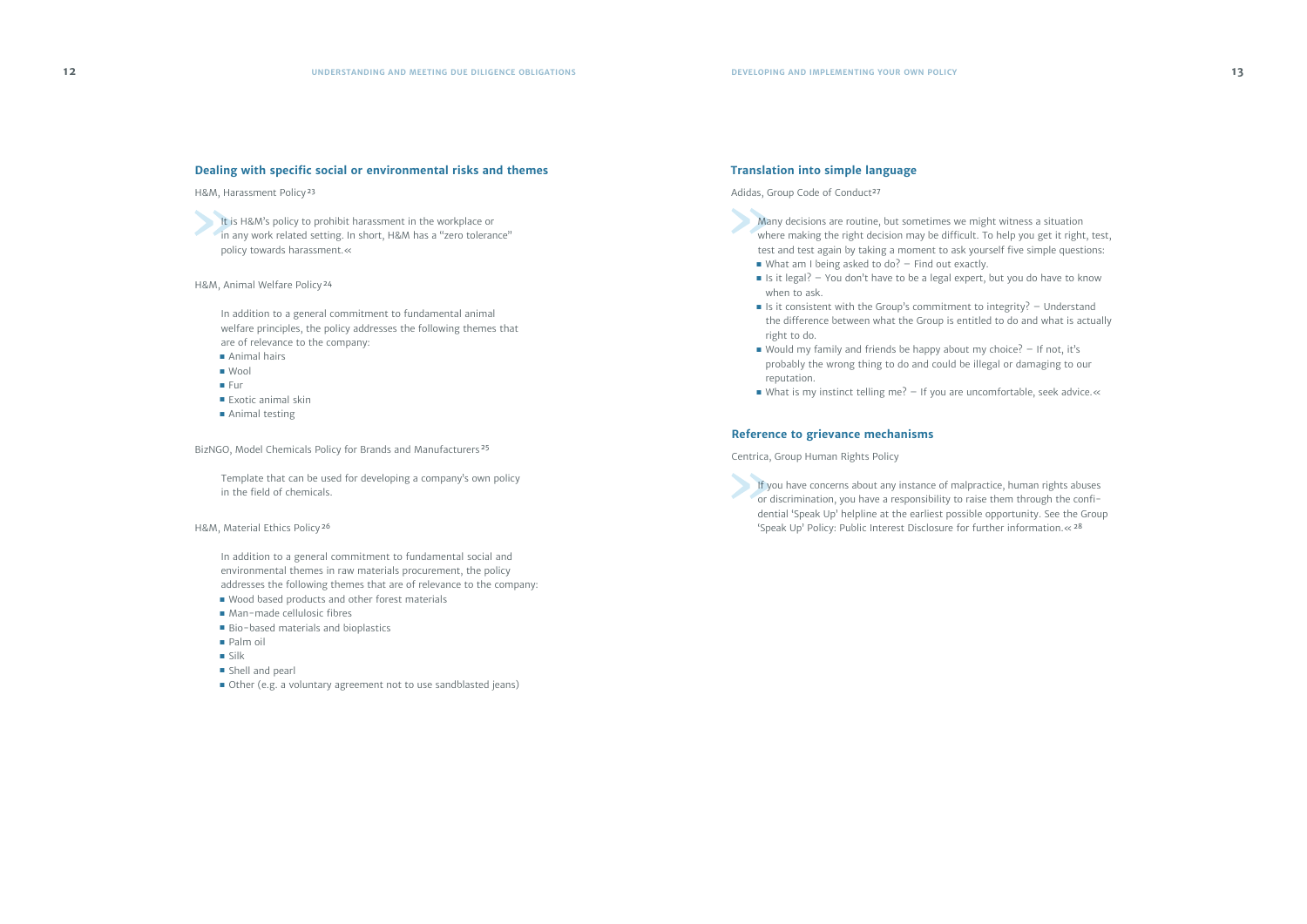# <span id="page-7-0"></span>2.3 Implementing the policy in your organisation

In itself, a policy does not guarantee effective implementation of social, environ mental or other objectives. Studies demonstrate that merely sending out codes of conduct to suppliers in past years has not made a significant contribution to improving working conditions in the textile factories surveyed.<sup>29</sup> This shows: Unless corresponding implementation structures are put in place, developing a policy means high costs as well as enormous administrative effort and ultimately brings little to no improvement. So what can be done to implement a policy effectively?

- $\blacksquare$  Embedding the policy in operational procedures for example by incorporating it in contractual terms  $-$  to make it clear that failure to comply with the policy will result in sanctions.
- Training and communication measures that ensure that the addressees of the policy understand its contents and know how they may have to adapt procedures and decision-making processes.
- Periodic audits of implementation and, where necessary, updates to the policy in response to new risk areas and themes.

In general, what is required are clear responsibilities and integration into internal processes, for example through:

# 2.3.1 Embedding policies in processes. Examples

Below we have compiled starting points and real-world examples for the further implementation of policies.

#### **Creating incentives and responsibilities**

GSCP, Reference tool on Supply Chain Social Performance Management Systems <sup>30</sup>

The chapter 'Internal Organisation' of the GSCP Reference Tool contains detailed instructions on how to implement Social Compliance Policies in your organisation (p. 6-32).

#### **Incorporating the policy into contractual terms**

Lululemon Athletica, Supply Agreement <sup>31</sup>

- Training materials, webinars and training courses offered by the Partnership for Sustainable Textiles to implement the Partnership's goals (relevant information can be found [here](https://portal.textilbuendnis.com/groups/werkzeuge-und-hilfestellungen/files/folders/59d20da47a53d421030000a6) in bundled form).
- The ZDHC Academy offers various webinars and training courses on sustainable chemicals and wastewater management for brands and retailers as well as suppliers. <sup>32</sup>
- The FWF 'Basic health and safety checks for CSR staff' guidelines contain advice and checklists for health and safety checks in factories, for example for quality control personnel (for the phase between formal audits). <sup>33</sup>
- The FWF website wellmade provides compact training materials for workers in various functions and case studies on possible ways to manage dilemmas in the procurement process. <sup>34</sup>
- The publication 'Designing Effective Human Rights Training Aligned with the Corporate Responsibility to Respect in the UN Guiding Principles on Business and Human Rights' of the UN Global Compact provides information on the design, formats and possible contents of human rights training. <sup>35</sup>

29. CODE OF CONDUCT: Supplier acknowledges that it has received a copy of and had reviewed lululemon athletica's code of conduct, a copy of which is attached as Appendix B hereto. Supplier understands this code of conduct and will strictly comply with its terms and any amendments thereto provided by lululemon athletica from time to time hereafter. Supplier will require and certify that all of its suppliers, contractors, subcontractors, employees and vendors that manufacture or assemble the Products or components of the Products comply with this code of conduct. Supplier will post this code in all areas where work is performed for lululemon athletica and will train employees on their rights and obligations defined by this code of conduct. Supplier will maintain such documents and records as are necessary to demonstrate compliance with this code of conduct and will make such documents and records available to lululemon or its agents upon request. In addition to any other remedies it may have under this Agreement, lululemon athletica may terminate this Agreement and any Purchase Order if Supplier violates this code of conduct or breaches the provisions of this Section 29.«

#### **Communication and training materials – focus on your own employees**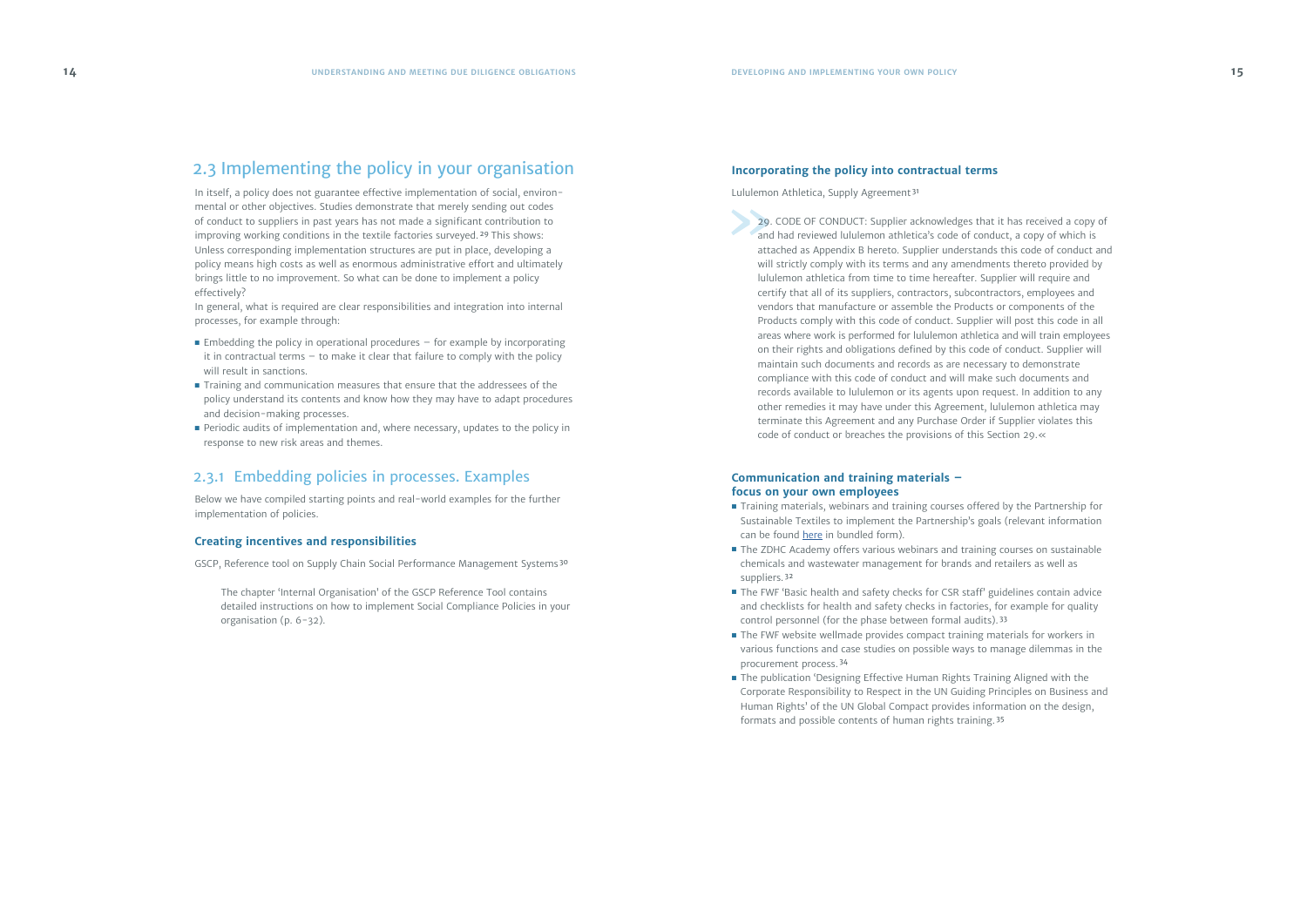# Annex: Elements of a code of conduct for suppliers and business partners – based on current examples of implementation

# Objective and scope of application of the code of conduct

**Introduction: Presenting your company & its sustainability strategy** Where appropriate, provide a brief introduction to your company and its social and environmental sustainability strategy.

#### **Frame of reference: national and international requirements**

- Be specific about your company's commitment to respect and implement relevant international and national requirements, such as its commitment to respect human rights and implement due diligence processes.
- For example, name the international and national social, environmental and compliance standards and requirements on which the code of conduct is based.
- Explain how with possible conflicts/discrepancies between international and national requirements is dealt with.

#### **Expectations & addressees**

- Address social, environmental and other aspects that are essential for you and that are relevant to the production processes and must be observed by business partners and producers. If internationally accepted standards exist for the specified aspects, these should be indicated in the corresponding passages in the code of conduct for suppliers (e.g. relevant ILO conventions).
- Include basic themes such as legal requirements, prohibition of child labour and forced labour, as well as specific themes that represent a particular risk (for potentially affected parties) in your business relations, such as homeworkers, migrant workers, handling of hazardous chemicals, etc.

Define your general expectations of suppliers and business partners. Clearly specify to which business partners the code applies (e.g. importers, licensees or business partners all along the supply chain) and how your business partners and producers must implement the code. This also includes provisions on subcontracting.

## Specific requirements for business partners and producers

### **Selecting relevant social, environmental and compliance themes**

#### **Requirements for a corresponding management system**

Here you describe to what extent you require your business partners and suppliers to introduce a corresponding management system to implement the code of conduct for suppliers. Define what minimum requirements you place on such a system, for example with respect to responsibilities, defining processes, documentation, etc. You should attach particular importance to effective grievance mechanisms for the workers of your business partners and producers.

- 
- 

#### <span id="page-8-0"></span>**Communication and training materials – focus on suppliers**

- The PUMA handbooks on 'Environmental Standards', 'Chemical Management', 'Social Standards', and 'Occupational Health and Safety' provide suppliers with specific instructions on how to implement the standards set out in the Puma Code of Conduct. <sup>36</sup>
- The Tchibo Detox Supplier Handbook gives suppliers specific instructions on how to develop and implement a chemical management that is in line with Tchibo's Detox approach. <sup>37</sup>
- The ZDHC Wastewater Guidelines contain instructions and provisions for improving the wastewater management of suppliers in the textile supply chain.<sup>38</sup>
- The C&A Supporting Guidelines on the use of home-working arrangements formulate detailed requirements for outsourcing to home workers by suppliers (Appendix 3 of the Supporting Guidelines for the C&A Code of Conduct). <sup>39</sup>
- The Patagonia 'Migrant workers employment standards and implementation guidance' helps suppliers implement the standards listed (including a template for CoCs, checklists for recruitment agencies). <sup>40</sup>

## 2.3.2 Verifying implementation. Examples

Adidas has developed key performance indicators for suppliers to audit their own workplace standards. The indicators enable Adidas to review both the implementation of the standards and the effectiveness of their own monitoring measures (Adidas, 2016 Sustainability Progress Report, from p. 70). <sup>41</sup>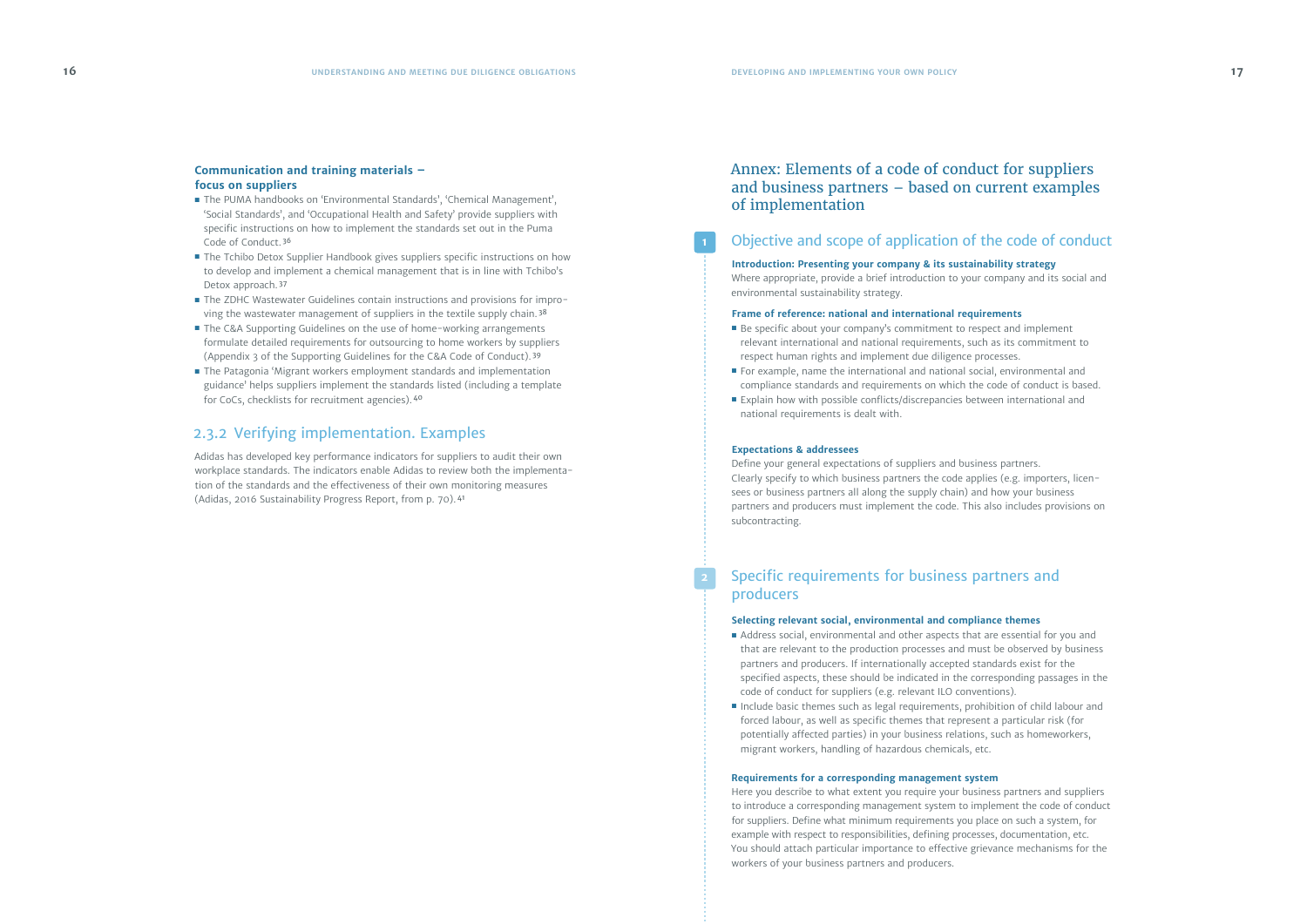## <span id="page-9-0"></span>Monitoring and, where appropriate, complaints mechanisms

#### **Monitoring: reviewing the requirements**

- Describe how you verify compliance with the code of conduct and explain to what extent you request your suppliers' cooperation in this respect.
- Where appropriate, explain how you will support suppliers in the practical implementation of the requirements and in making continuous improvements (for example through training).
- Define a clear escalation process for breaches or cases in which your suppliers/ business partners fail to cooperate with you.

- Explain what grievance mechanisms and channels are available for the employees of the business partners and producers within the company or externally to report breaches of the code of conduct or corruption/unfair business practices, and when breaches can and/or must be reported.
- Briefly outline the functioning of the complaints mechanism you use (e.g. how affected persons access the mechanism, the process/procedure following the receipt of a complaint, responsibilities, etc.).

#### **Grievance mechanism: reporting breaches**

- Date of adoption of the code of conduct for suppliers.
- Where applicable, department, name and position of the representatives of the company who have signed the code of conduct for suppliers.

#### General

### Footnotes

- **1** Minimum is Appendix 38/ZDHC Foundational (conventional parame ters/STeP by OEKO-TEX (Minimum Requirements) or national legislation, if more stringent.
- **2** http://sustainability.hm.com/en/sustainability/commitments/ be-ethical/anti-corruption.html
- **3** https://corporate.marksandspencer.com/documents/plan-a-ourapproach/mns-human-rights-policy.pdf
- **4** https://www.tchibo-nachhaltigkeit.de/servlet/cb/955050/data/-/ TchiboCodeofConduct.pdf
- **5** https://www.tchibo-nachhaltigkeit.de/servlet/cb/955044/data/-/ CodeofConductforSuppliersinEnglish.pdf
- **6** http://www.ilo.org/berlin/arbeits-und-standards/kernarbeitsnormen/ lang--de/index.html
- **7** http://www.un.org/depts/german/menschenrechte/aemr.pdf
- **8** See also recommended goal for unauthorized subcontracting
- **9** OECD Guidance for Responsible Supply Chains in the Garment and Footwear Sector, p. 34-35.
- **10** http://www.c-and-a.com/uk/en/corporate/fileadmin/user\_upload/ Assets/2\_Sustainability/2.3.1/CoC\_German.pdf
- **11** https://www.patagonia.com/on/demandware.static/Sites-patagonia- us-Site/Library-Sites-PatagoniaShared/en\_US/PDF-US/Patagonia\_ COC\_English\_02\_13.pdf
- **12** https://www.adidas-group.com/media/filer\_public/11/c7/11c72b1bb6b2- 4fe7-b0b9-59c7242143e9/adidas\_group\_workplace\_standards\_ january\_2016\_en.pdf en\_US/PDF-US/Patagonia\_COC\_English\_ 02\_13.pdf
- **13** https://www.patagonia.com/on/demandware.static/Sites-patago nia-us-Site/Library-Sites-PatagoniaShared/en\_US/PDF-US/ Patagonia\_COC\_English\_02\_13.pdf
- **14** http://sustainability.hm.com/content/dam/hm/about/documents/en/ CSR/Sustainability%20Commitment/Sustainability%20 Commitment\_ en.pdf
- **15** http://hanesforgood.com/content/uploads/2013/07/GlobalStandards forSuppliers-English.pdf
- **16** https://www.asosplc.com/~/media/Files/A/Asos-V2/documents/ corporate-responsiblity/asos-young-worker-and-child-labourpolicy.pdf
- **17** http://patagonia.typepad.com/files/migrant\_worker\_employment\_ standards.pdf
- **18** https://s3-eu-west-1.amazonaws.com/www.ethicaltrade.org.files/ shared\_resources/jl\_homeworker\_policy.pdf?.k\_uSGOhT5\_kYJ pJ9juq0uqGEKE\_7rTv
- **19** https://corporate.marksandspencer.com/file.axd?pointerid=7680a7ff decf4ef38e52cd91828d5904
- **20** https://coca-colahellenic.com/en/about-us/policies/human-rights- policy/ https://ch.coca-colahellenic.com/media/2882/01\_-human- rights-policy-2016\_german.pdf (German)
- **21** http://sustainability.hm.com/en/sustainability/downloads-resources/ policies/policies/human-rights-policy.html
- **22** https://www.tchibo-nachhaltigkeit.de/servlet/cb/955050/data/-/ TchiboCodeofConduct.pdf
- **23** http://sustainability.hm.com/en/sustainability/downloads-resources/ policies/policies/harassment-policy.html
- **24** http://sustainability.hm.com/en/sustainability/downloads-resources/ policies/policies/animal-welfare-policy.html
- **25** https://www.bizngo.org/info/model-chemicals-policy
- **26** http://sustainability.hm.com/en/sustainability/downloads-resources/ policies/policies/material-ethics-policy.html
- **27** https://www.adidas-group.com/media/filer\_public/f5/79/f5794aa8- 514a-4463-8756-c1c496c124a0/coc\_english\_2016.pdf
- 28 https://www.centrica.com/sites/default/files/about\_us\_-\_our\_policies/ centrica\_policy\_human\_rights.pdf
- **29** http://www.emeraldinsight.com/doi/abs/10.1108/IJOPM-10-2012-0467
- **30** http://www.theconsumergoodsforum.com/download-gscp-referencetools-social-performance-management-systems
- **31** https://www.sec.gov/Archives/edgar/ data/1397187/000119312513253430/d534167dex101.htm
- **32** http://www.roadmaptozero.com/academy/
- **33** https://www.fairwear.org/resource/health-safety-check-csr-staff/
- **34** http://www.wellmade.org/
- **35** https://www.unglobalcompact.org/library/4781
- **36** http://about.puma.com/en/sustainability/standards/handbooks
- **37** https://www.tchibo.com/servlet/cb/1199382/data/-/TchiboDetoxSup plierHandbook.pdf
- **38** http://www.roadmaptozero.com/fileadmin/Pictures/ZDHC\_Wastewater\_ Guidelines.pdf
- **39** http://materialimpacts.c-and-a.com/fileadmin/user\_upload/ materialimpacts/CoC\_Guidlines.pdf
- **40** http://patagonia.typepad.com/files/migrant\_worker\_employment\_ standards.pdf
- **41** https://www.adidas-group.com/media/filer\_public/08/7b/087bf055- d8d1-43e3-8adc-7672f2760d9b/2016\_adidas\_sustainability\_progress\_ report.pdf